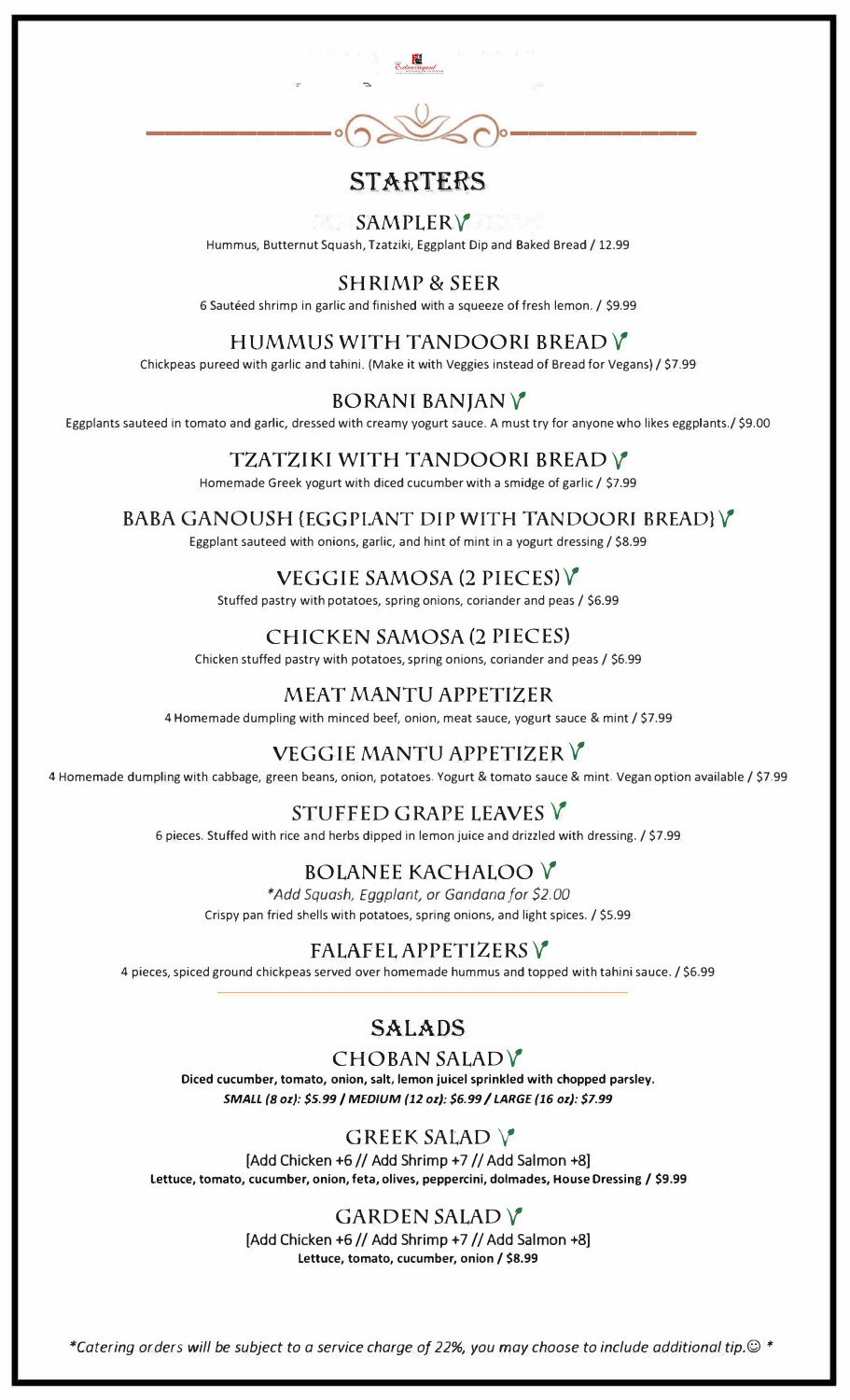## KID'S MENU

CHICKEN KABOB & RICE / \$6.99 KUBIDEH KABOB & RICE *I* \$6.99 KOFTA MEATBALLS / \$6.99 CHICKEN NUGGETS & FRIES / \$6.95 KID'S SIDE RICE/ \$3.00 KID'S SIDE SALAD / \$2.75 KID'S FRIES **/ \$2.50** 

# SWEETS

SAFFRON ICE CREAM / \$5.99 CHOCOLATE CAKE / \$6.50 FIRNEE (RICE PUDDING) *1* \$4.99  $BAKLAVA \; \prime$ \$5.99

## BEVERAGES

Coffee Pot - 4.95 Turkish Coffee Cup-4.00



Special Blend Black Tea Pot - 6.95 Hibiscus Tea Pot  $-6.95$ Cinnamon Tea Pot  $-6.95$ SAFFRON Tea Pot  $-7.99$ Green Tea Pot  $-5.95$ 

## Allow us to Host Your Next Event.

## SPECIAL Drinks

*Ayran [Doogh] (Yogurt Drink) 3.50 Pomegranate Lemonade 3.00 Pineapple Lemonade 3.00 Iced Hibiscus/ Hibiscus lemonade 3.00 Apple or Orange Juice 3.00 Milk or Chocolate Milk 3.00* 



## HOT DRINKS

*\*Catering orders will be subject to a service charge of22%, you may choose to include additional tip.\**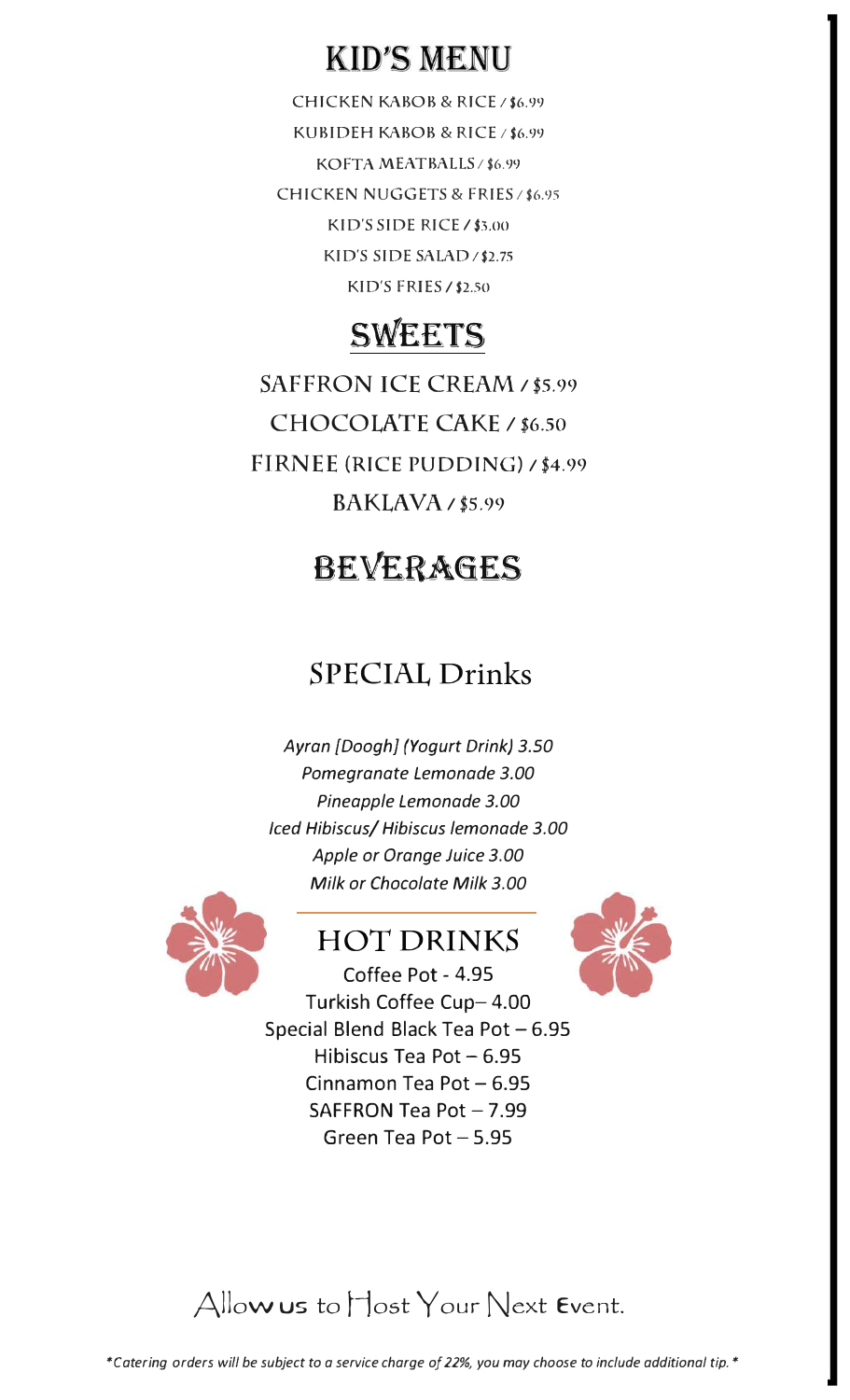## **KABOBS**

All Kabobs served with Rice, Fresh Bread & Sauce. \*\*\*\*Add Garden Salad for \$1.99\*

#### KUBIDEH KABOB {2 SKEWERS}

Juicy in-house ground beef, marinated in spices. / \$13.99

#### **CHICKEN KABOB** Tender special recipe boneless chicken breast / \$13.99

#### **LAMB KABOB**

Tender delicious Lamb, marinated and flame grilled to your liking. /\$15.99

#### **SALMON KABOB**

Fresh filet of Salmon marinated in oregano, garlic, salt and pepper /\$16.99

#### CHOBAN KABOB (LAMB CHOPS)

4 Marinated Lamb Chops with seasoned basmati rice, perfectly grilled to your liking. / \$26

#### **BARG KABOB (FILET MIGNON)**

Butterflied & marinated filet mignon /\$18.99

### **VEGGIE KABOB V**

Tomatoes, onions, peppers, mushrooms, served in a bed of Eggplant or Hummus by Request. /\$13.99



All Served with rice, grilled tomato and bread

- Barg & Kubideh / \$22.99
- Lamb & Kubideh / \$20.99
- Barg & Chicken /\$22.99
- Chicken & Kubideh / \$18.99
- Barg & Lamb / \$23.99
- Chicken & Lamb / \$20.99

#### *\*Extra Skewers\**

- Kubideh \$6 Chicken \$7
	- $Lamb$   $$10$
- Barg \$12
- Lamb Chop \$5

## **KABOB WRAPS**

Add Extra Meat: Chicken \$5 / Kubideh \$5 / Lamb \$10 / Shrimp \$7 / Salmon \$8 \*Wraps come with lettuce, tomato, onion, yogurt sauce, & feta\* **CHICKEN KABOB WRAP /\$10.99** 

KUBIDEH KABOB WRAP /\$10.99

LAMB KABOB WRAP /\$13.99

#### SALMON OR SHRIMP WRAP /\$14.99

V VEGETARIAN WRAP (Hummus, Lettuce, Tomato, Onion, Feta) /\$10.99

#### **SIDES**

| SOUPS                                      | <b>Ask about</b> |
|--------------------------------------------|------------------|
| Lentil Soup V                              | Seasonal soups!  |
| Lentils, potatoes, onions, & Carrots       |                  |
|                                            |                  |
| Bowl                                       |                  |
| Avgolemeno (Chicken Lemon Soup)            |                  |
| Chicken, rice, lemon, hint of black pepper |                  |
|                                            |                  |
|                                            |                  |

Vegetarian options have a  $V$ Some Dishes can be made Vegan Consuming raw or undercooked meat, poultry, seafood, shellfish or eaa may increase your risk of food borne illness